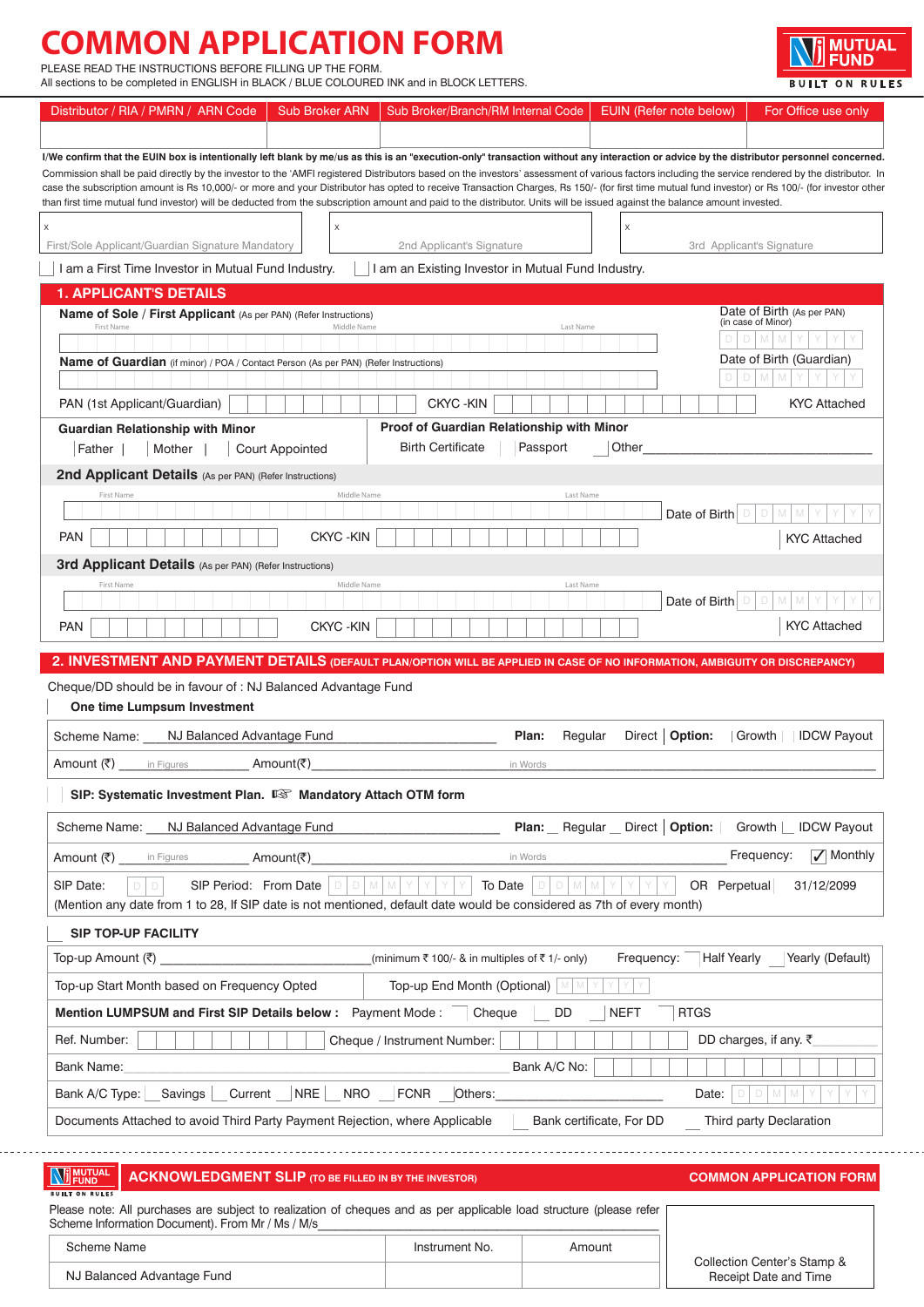## **3. MODE OF HOLDING** (In case of Demat Purchase: Mode of Holding should be same as in Demat Account)

| Single |  |
|--------|--|
|--------|--|

Joint | Anyone or Survivor (Default)

|                                                             | 4. BANK ACCOUNT DETAILS (MANDATORY FOR REDEMPTION/IDCW/REFUND)                                                                                                                                                 |
|-------------------------------------------------------------|----------------------------------------------------------------------------------------------------------------------------------------------------------------------------------------------------------------|
| Mention the name as per bank account if different from PAN: |                                                                                                                                                                                                                |
| Bank Name:                                                  |                                                                                                                                                                                                                |
| Bank A/C No.                                                | Savings<br>Current<br><b>NRE</b><br><b>NRO</b><br><b>FCNR</b><br>A/C Type:<br>Others                                                                                                                           |
| City                                                        | IFSC Code(11 digit)<br><b>MICR</b><br>Pin                                                                                                                                                                      |
| LEI Code:                                                   | (Legal Entity Identifier Number is Mandatory for Redemption Transaction value of<br>Valid up:<br>INR 50 crore and above for Non-Individual investors. refer Instruction No. 12)                                |
|                                                             | Please ensure the name in this Common Application Form & in your bank account are the same. Please update your IFSC code & MICR Code in order to get payouts via electronic mode directly to your bank account |

## **5. CONTACT DETAILS OF SOLE/FIRST APPLICANT (REFER INSTRUCTIONS)**

Correspondence Address" (P.O. Box is not sufficient) Please note that your Overseas Address (Mandatory for NRI / FPI Applicants) address details will be updated as per your KYC records available with CKYC/KRA

| State<br>City/Town       | Province<br>City/Town |
|--------------------------|-----------------------|
| Country<br>Pin Code      | Country<br>Zip code   |
| Tel (Res.)<br>Tel (Off.) | Mobile                |
| Email ID                 |                       |

Email ID provided pertains to Self Family Member (Note: If Email pertains to Family Member please select any one)

Spouse **Dependent Parents** Dependent Children

Go-green initiative : Investors providing their Email ID would mandatorily receive E - Statement of Accounts in lieu of physical Statement of Accounts and the schemewise annual report or abridged summary and other statutory reports on email. Please register your Mobile No. & Email Id with us to get instant transaction alerts via SMS & Email.

I wish to receive scheme wise annual report or abridged summary through Physical mode (Applicable only for investors who have not registered their email id)

|                                                        | <b>6. NOMINATION DETAILS (NOTE: NOT REQUIRED IF THE APPLICANT IS MINOR)</b>                                      |                     |                |                      |                      |                                                                                   |                                                        |            |  |  |  |
|--------------------------------------------------------|------------------------------------------------------------------------------------------------------------------|---------------------|----------------|----------------------|----------------------|-----------------------------------------------------------------------------------|--------------------------------------------------------|------------|--|--|--|
| I/We DO NOT wish to nominate<br>I/We wish to nominate. |                                                                                                                  |                     |                |                      |                      |                                                                                   |                                                        |            |  |  |  |
| Sr.                                                    |                                                                                                                  | <b>PAN</b>          | Relationship   |                      | If Nominee is minor* |                                                                                   | Date of Birth                                          | Allocation |  |  |  |
| no.                                                    | Nominee Name/s                                                                                                   | (Optional)          | with applicant | <b>Guardian Name</b> | <b>Guardian PAN</b>  | Guardian Signature                                                                | of Minor*                                              | $(\%)$     |  |  |  |
| 1.                                                     |                                                                                                                  |                     |                |                      |                      |                                                                                   | DD/MM/YYYY                                             |            |  |  |  |
| 2.                                                     |                                                                                                                  |                     |                |                      |                      |                                                                                   | DD/MM/YYYY                                             |            |  |  |  |
| 3.                                                     |                                                                                                                  |                     |                |                      |                      |                                                                                   | DD/MM/YYYY                                             |            |  |  |  |
| Address:                                               |                                                                                                                  |                     |                |                      |                      |                                                                                   |                                                        |            |  |  |  |
|                                                        | *Please attach proof of date of birth of minor like Birth Certificate, School Leaving Certificate, Passport etc. |                     |                |                      |                      |                                                                                   |                                                        |            |  |  |  |
| <b>7. UNIT HOLDING OPTION</b>                          |                                                                                                                  |                     |                |                      |                      |                                                                                   |                                                        |            |  |  |  |
|                                                        | In Account Statement<br>Mode (Default):                                                                          | In Demat Mode: NSDL | N              |                      |                      | Depository Participant(DP) ID(NSDL only)<br>Beneficiary Account Number(NSDL only) | Enclose for Demat Option:<br><b>Client Master List</b> |            |  |  |  |
|                                                        |                                                                                                                  |                     |                |                      |                      |                                                                                   | Transaction/Holding                                    |            |  |  |  |

Note: If Demat Details mentioned, units will be allotted in Demat Mode

CDSL

| <b>CHECK POINTS FOR APPLICATION</b>                                                                             |                                                  |                                  |
|-----------------------------------------------------------------------------------------------------------------|--------------------------------------------------|----------------------------------|
| Name/s mentioned are as per PAN only                                                                            | FATCA/CRS details provided for each applicant    | Nomination facility opted        |
| Address, Email ID/Mobile No. are correctly mentioned.                                                           | Full scheme name, plan, option is mentioned      | Form is signed by all applicants |
| KYC information provided for each applicant                                                                     | Pay-In bank details and supportings are attached |                                  |
| Additional documents provided if investor name is not pre-printed on payment cheque or if Demand Draft is used. |                                                  |                                  |

Non Individual investors should attach <sup>FATCA</sup> / CRS Declaration Form UBO Declaration Form

 Statement DIS Copy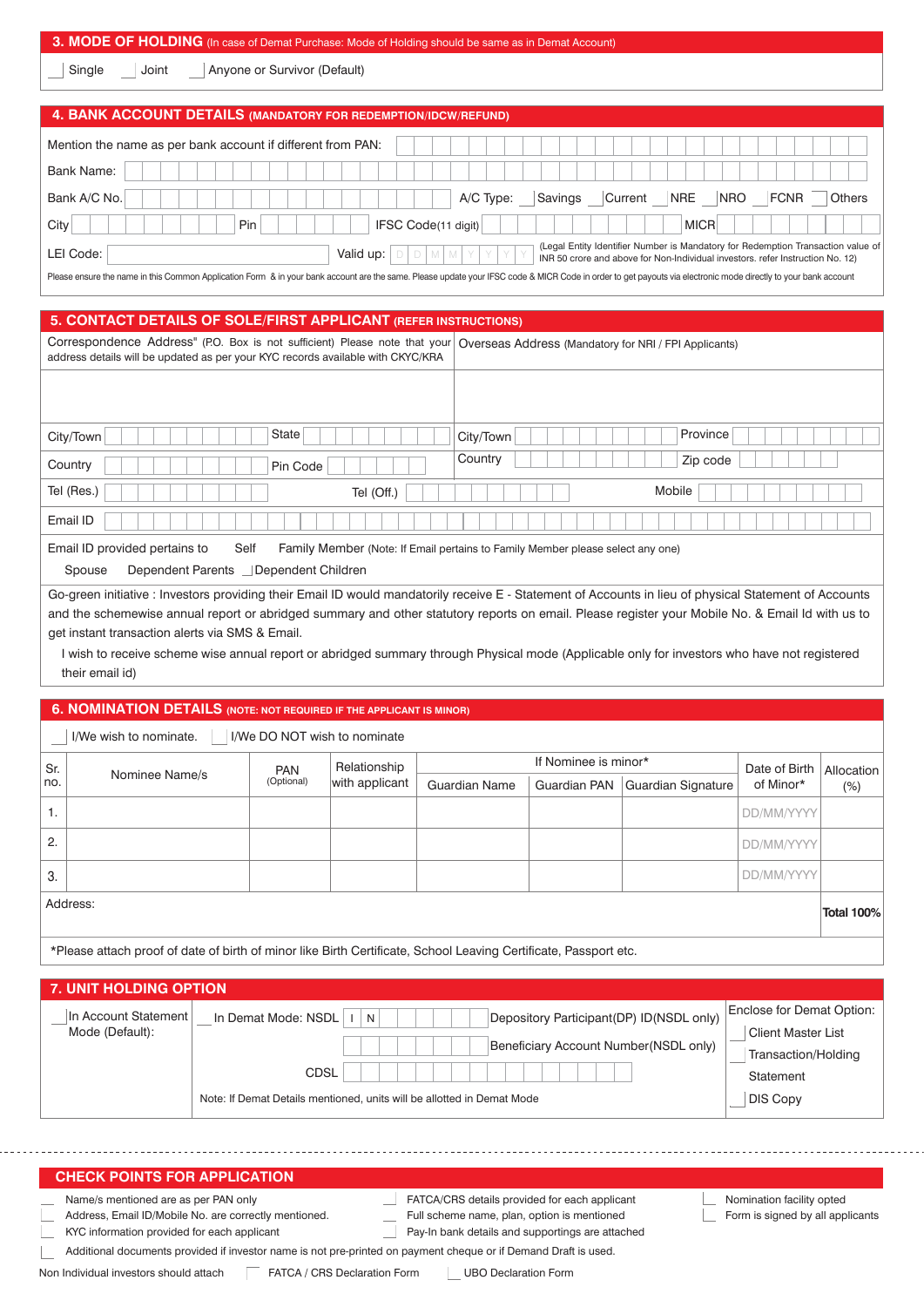| 8. KYC DETAILS (MANDATORY) :                                                                                              |                                                                                                                                                                                                                                 |                                    |                              |                               |       |                                       |     |                                                                                                                        |                             |        |                           |       |                  |                                |     |                           |                                           |                  |                                     |                                                                                                                                                                                                                                |  |
|---------------------------------------------------------------------------------------------------------------------------|---------------------------------------------------------------------------------------------------------------------------------------------------------------------------------------------------------------------------------|------------------------------------|------------------------------|-------------------------------|-------|---------------------------------------|-----|------------------------------------------------------------------------------------------------------------------------|-----------------------------|--------|---------------------------|-------|------------------|--------------------------------|-----|---------------------------|-------------------------------------------|------------------|-------------------------------------|--------------------------------------------------------------------------------------------------------------------------------------------------------------------------------------------------------------------------------|--|
|                                                                                                                           | (a). Status of Sole / 1st Applicant (Please tick $\checkmark$ )                                                                                                                                                                 |                                    |                              |                               |       |                                       |     |                                                                                                                        |                             |        |                           |       |                  |                                |     |                           |                                           |                  |                                     |                                                                                                                                                                                                                                |  |
|                                                                                                                           | <b>Status</b>                                                                                                                                                                                                                   |                                    | Resident<br>Individual       | Non<br>Resident               |       | Company                               | HUF |                                                                                                                        | Minor<br>(Through Guardian) |        | Society   FII/FPI   PIO   |       |                  | Partnership<br>Firm            |     | Proprietor                | <b>NPO</b>                                | Trust            |                                     | Other (Please Specify)                                                                                                                                                                                                         |  |
|                                                                                                                           | 1st Holder                                                                                                                                                                                                                      |                                    |                              |                               |       |                                       |     |                                                                                                                        |                             |        |                           |       |                  |                                |     |                           |                                           |                  |                                     |                                                                                                                                                                                                                                |  |
|                                                                                                                           | 2nd Holder                                                                                                                                                                                                                      |                                    |                              |                               |       |                                       |     |                                                                                                                        |                             |        |                           |       |                  |                                |     |                           |                                           |                  |                                     |                                                                                                                                                                                                                                |  |
|                                                                                                                           | 3rd Holder                                                                                                                                                                                                                      |                                    |                              |                               |       |                                       |     |                                                                                                                        |                             |        |                           |       |                  |                                |     |                           |                                           |                  |                                     |                                                                                                                                                                                                                                |  |
|                                                                                                                           | Guardian                                                                                                                                                                                                                        |                                    |                              |                               |       |                                       |     |                                                                                                                        |                             |        |                           |       |                  |                                |     |                           |                                           |                  |                                     |                                                                                                                                                                                                                                |  |
|                                                                                                                           | Are you a Non-Proift Organization (NPO) or Company incorporated u/s 25 (Companies Act 1956) or u/s 8 of Companies, Act, 2013:<br>No<br>Yes<br>(b). Occupation Details (Please tick √)                                           |                                    |                              |                               |       |                                       |     |                                                                                                                        |                             |        |                           |       |                  |                                |     |                           |                                           |                  |                                     |                                                                                                                                                                                                                                |  |
|                                                                                                                           | <b>Status</b>                                                                                                                                                                                                                   | <b>Private Sector</b><br>Service   |                              | Service                       |       | Public Sector   Government<br>Service |     | <b>Business</b>                                                                                                        | Professional                |        | Agriculturist   Retired   |       |                  |                                |     | Housewife   Student       | Forex<br>Other (Please Specify)<br>Dealer |                  |                                     |                                                                                                                                                                                                                                |  |
|                                                                                                                           | 1st Holder                                                                                                                                                                                                                      |                                    |                              |                               |       |                                       |     |                                                                                                                        |                             |        |                           |       |                  |                                |     |                           |                                           |                  |                                     |                                                                                                                                                                                                                                |  |
|                                                                                                                           | 2nd Holder                                                                                                                                                                                                                      |                                    |                              |                               |       |                                       |     |                                                                                                                        |                             |        |                           |       |                  |                                |     |                           |                                           |                  |                                     |                                                                                                                                                                                                                                |  |
|                                                                                                                           | 3rd Holder                                                                                                                                                                                                                      |                                    |                              |                               |       |                                       |     |                                                                                                                        |                             |        |                           |       |                  |                                |     |                           |                                           |                  |                                     |                                                                                                                                                                                                                                |  |
|                                                                                                                           | Guardian                                                                                                                                                                                                                        |                                    |                              |                               |       |                                       |     |                                                                                                                        |                             |        |                           |       |                  |                                |     |                           |                                           |                  |                                     |                                                                                                                                                                                                                                |  |
|                                                                                                                           | (c). Gross Annual Income (Please tick √)                                                                                                                                                                                        |                                    |                              |                               |       |                                       |     |                                                                                                                        |                             |        |                           |       |                  |                                |     |                           |                                           |                  |                                     |                                                                                                                                                                                                                                |  |
| Below 1 Lac<br>10-25 Lacs<br>$> 1$ Crore<br><b>Status</b><br>1-5 Lacs<br>5-10 Lacs<br>> 25 Lacs-1 Crore<br>Networth As on |                                                                                                                                                                                                                                 |                                    |                              |                               |       |                                       |     |                                                                                                                        |                             |        |                           |       |                  |                                |     |                           |                                           |                  |                                     |                                                                                                                                                                                                                                |  |
|                                                                                                                           | 1st Holder                                                                                                                                                                                                                      |                                    |                              |                               |       |                                       |     |                                                                                                                        |                             |        |                           |       |                  |                                |     | ₹                         |                                           |                  |                                     |                                                                                                                                                                                                                                |  |
|                                                                                                                           | 2nd Holder                                                                                                                                                                                                                      |                                    |                              |                               |       |                                       |     |                                                                                                                        |                             |        |                           |       |                  |                                |     | ₹                         |                                           |                  |                                     |                                                                                                                                                                                                                                |  |
|                                                                                                                           | 3rd Holder                                                                                                                                                                                                                      |                                    |                              |                               |       |                                       |     |                                                                                                                        |                             |        |                           |       |                  |                                |     | ₹                         |                                           |                  |                                     |                                                                                                                                                                                                                                |  |
|                                                                                                                           | Guardian                                                                                                                                                                                                                        |                                    |                              |                               |       |                                       |     |                                                                                                                        |                             |        |                           |       |                  |                                |     | ₹                         |                                           |                  |                                     |                                                                                                                                                                                                                                |  |
|                                                                                                                           | PEP & UBO Details (Please tick √ if applicatble)                                                                                                                                                                                |                                    |                              |                               |       |                                       |     |                                                                                                                        |                             |        |                           |       |                  |                                |     |                           |                                           |                  |                                     |                                                                                                                                                                                                                                |  |
| <b>Status</b>                                                                                                             |                                                                                                                                                                                                                                 | I am politically<br>exposed person |                              |                               |       | mandatory UBO declaration             |     | Is the company listed company or subsidiary of listed company<br>or controlled by listed company (if no, please attach |                             |        |                           |       | Changer Services | Foreign Exchange/Money         |     | Farming/Gambling/Lottery/ | Casino services                           |                  |                                     | Money Lending / Pawning                                                                                                                                                                                                        |  |
|                                                                                                                           | 1st Holder                                                                                                                                                                                                                      |                                    |                              |                               |       |                                       |     |                                                                                                                        |                             |        |                           |       |                  |                                |     |                           |                                           |                  |                                     |                                                                                                                                                                                                                                |  |
|                                                                                                                           | 2nd Holder                                                                                                                                                                                                                      |                                    |                              |                               |       |                                       |     |                                                                                                                        |                             |        |                           |       |                  |                                |     |                           |                                           |                  |                                     |                                                                                                                                                                                                                                |  |
|                                                                                                                           | 3rd Holder                                                                                                                                                                                                                      |                                    |                              |                               |       |                                       |     |                                                                                                                        |                             |        |                           |       |                  |                                |     |                           |                                           |                  |                                     |                                                                                                                                                                                                                                |  |
|                                                                                                                           | Guardian                                                                                                                                                                                                                        |                                    |                              |                               |       |                                       |     |                                                                                                                        |                             |        |                           |       |                  |                                |     |                           |                                           |                  |                                     |                                                                                                                                                                                                                                |  |
|                                                                                                                           | 9. FATCA AND CRS DETAILS :                                                                                                                                                                                                      |                                    |                              |                               |       |                                       |     |                                                                                                                        |                             |        |                           |       |                  |                                |     |                           |                                           |                  |                                     |                                                                                                                                                                                                                                |  |
|                                                                                                                           |                                                                                                                                                                                                                                 |                                    |                              |                               |       | Sole/First Applicant/Guardian         |     |                                                                                                                        |                             |        | 2 <sup>nd</sup> Applicant |       |                  |                                |     |                           |                                           |                  | 3 <sup>nd</sup> Applicant           |                                                                                                                                                                                                                                |  |
| Place                                                                                                                     |                                                                                                                                                                                                                                 |                                    |                              |                               | Place |                                       |     |                                                                                                                        |                             |        |                           | Place |                  |                                |     |                           |                                           |                  | Place                               |                                                                                                                                                                                                                                |  |
|                                                                                                                           | Country of Birth                                                                                                                                                                                                                |                                    |                              |                               |       | Country of Birth                      |     |                                                                                                                        |                             |        |                           |       | Country of Birth |                                |     |                           |                                           | Country of Birth |                                     |                                                                                                                                                                                                                                |  |
|                                                                                                                           | Nationality                                                                                                                                                                                                                     |                                    | Indian                       | <b>USA</b>                    |       | Other                                 |     |                                                                                                                        | Indian                      |        | <b>USA</b>                |       | Other            |                                |     |                           | Indian                                    |                  | <b>USA</b><br>Other                 |                                                                                                                                                                                                                                |  |
|                                                                                                                           | # Please indicate all Countries, other than India, in which you are a resident for purpose, associated Taxpayer Identification Number and it's Identification type eg. TIN etc.<br>above do not require the TIN to be disclose. |                                    |                              |                               |       |                                       |     |                                                                                                                        |                             |        |                           |       |                  |                                |     |                           |                                           |                  |                                     | * If TIN is not available or mentioned, please mention as: 'A' if the country does not issue TINs to its residents; 'B' & mention why you are unable to obtain a TIN; 'C' if the authorities of the country of tax residence e |  |
|                                                                                                                           |                                                                                                                                                                                                                                 |                                    |                              | Sole/First Applicant/Guardian |       |                                       |     |                                                                                                                        |                             |        | 2 <sup>nd</sup> Applicant |       |                  |                                |     |                           |                                           |                  | 3 <sup>rd</sup> Applicant           |                                                                                                                                                                                                                                |  |
| Sr.                                                                                                                       | Country #                                                                                                                                                                                                                       |                                    | Tax Identification<br>Number |                               |       | Identification<br>Type/Reason*        | Sr. | Country #                                                                                                              |                             | Number | <b>Tax Identification</b> |       |                  | Identification<br>Type/Reason* | Sr. | Country $#$               |                                           |                  | <b>Tax Identification</b><br>Number | Identification<br>Type/Reason*                                                                                                                                                                                                 |  |
| 1                                                                                                                         |                                                                                                                                                                                                                                 |                                    |                              |                               |       |                                       | 1   |                                                                                                                        |                             |        |                           |       |                  |                                | 1   |                           |                                           |                  |                                     |                                                                                                                                                                                                                                |  |
| 2                                                                                                                         |                                                                                                                                                                                                                                 |                                    |                              |                               |       |                                       | 2   |                                                                                                                        |                             |        |                           |       |                  |                                | 2   |                           |                                           |                  |                                     |                                                                                                                                                                                                                                |  |
| 3                                                                                                                         |                                                                                                                                                                                                                                 |                                    |                              |                               |       |                                       | 3   |                                                                                                                        |                             |        |                           |       |                  |                                | 3   |                           |                                           |                  |                                     |                                                                                                                                                                                                                                |  |
|                                                                                                                           | 10. POWER OF ATTORNEY (POA) HOLDER DETAILS                                                                                                                                                                                      |                                    |                              |                               |       |                                       |     |                                                                                                                        |                             |        |                           |       |                  |                                |     |                           |                                           |                  | PAN NO.                             |                                                                                                                                                                                                                                |  |
|                                                                                                                           | First Applicant POA Name                                                                                                                                                                                                        |                                    |                              |                               |       |                                       |     |                                                                                                                        |                             |        |                           |       |                  |                                |     |                           |                                           |                  |                                     |                                                                                                                                                                                                                                |  |
|                                                                                                                           | Second Applicant POA Name                                                                                                                                                                                                       |                                    |                              |                               |       |                                       |     |                                                                                                                        |                             |        |                           |       |                  |                                |     |                           |                                           |                  |                                     |                                                                                                                                                                                                                                |  |
|                                                                                                                           | Third Applicant POA Name                                                                                                                                                                                                        |                                    |                              |                               |       |                                       |     |                                                                                                                        |                             |        |                           |       |                  |                                |     |                           |                                           |                  |                                     |                                                                                                                                                                                                                                |  |
|                                                                                                                           |                                                                                                                                                                                                                                 |                                    |                              |                               |       |                                       |     |                                                                                                                        |                             |        |                           |       |                  |                                |     |                           |                                           |                  |                                     |                                                                                                                                                                                                                                |  |

## **11. DECLARATION & SIGNATURES (APPLICANTS MUST SIGN AS PER MODE OF HOLDING)**

**Direct Plan investors:** I/ We have invested in the Scheme(s) of your Mutual Fund under Direct Plan. I/We hereby give you my/our consent to share/ provide the transactions data feed/ portfolio holdings/ NAV etc. in respect Limited ("NJAMC") / NJ Mutual Fund ("NJMF") has not communicated in any manner for soliciting its schemes / products in my jurisdiction and I/We have based on my / our own discretion applied / invested in the schemes of N application is in compliance with applicable Indian and foreign laws and I am /we are not prohibited from accessing capital markets under any order/ruling/judgment etc. of any jurisdiction / regulation. I/We understand and service providers, SEBI registered intermediaries for the purposes of any Indian or foreign statutory, regulatory, judicial, quasi- judicial authorities/agencies requirements without any intimation/advice to me/us. I/We h Sponsor/Group/ Associates, its Officers/Directors/Employees in respect of any loss, cost, charge, expenses and such other claims which may be incurred in respect of any false, misleading, inaccurate and incomplete informa our bank(s) / Fund's bank(s) and / or Distributor / Broker / Investment Advisor and to verify my / our bank details provided by me / us, or to disclose to such service providers as deemed necessary for conduct of business. only and does not involve designed for the purpose of the contravention of any Act, Rules, Regulations, Notifications or Directives of the provisions of the Income Tax Act, Anti Money Laundering Laws, Anti Corruption Laws specification and contract the method of the Mutual Fund, to redeem the funds invested in the Scheme, in favour of the applicant, at the applicable NAV prevailing on the date of such redemption and undertake such other act such funds that may be required by the law. The ARN holder has disclosed to me/us all the commissions (trail commission or any other mode), payable to him for the different competing Schemes of various Mutual Funds amongst the Scheme is being recommended to me/us.

| Sole / First Applicant / Guardian    | Second Applicant              | $\lambda$<br><b>Third Applicant</b> |                                            | $\wedge$<br>POA holder, if any |  |  |  |  |
|--------------------------------------|-------------------------------|-------------------------------------|--------------------------------------------|--------------------------------|--|--|--|--|
| $D D M M N Y Y Y$<br>Date:           |                               | Place:                              |                                            |                                |  |  |  |  |
| Email: customercare@njmutualfund.com | Website: www.njmutualfund.com |                                     | Contact Center: 18605002888 / 040-49763510 |                                |  |  |  |  |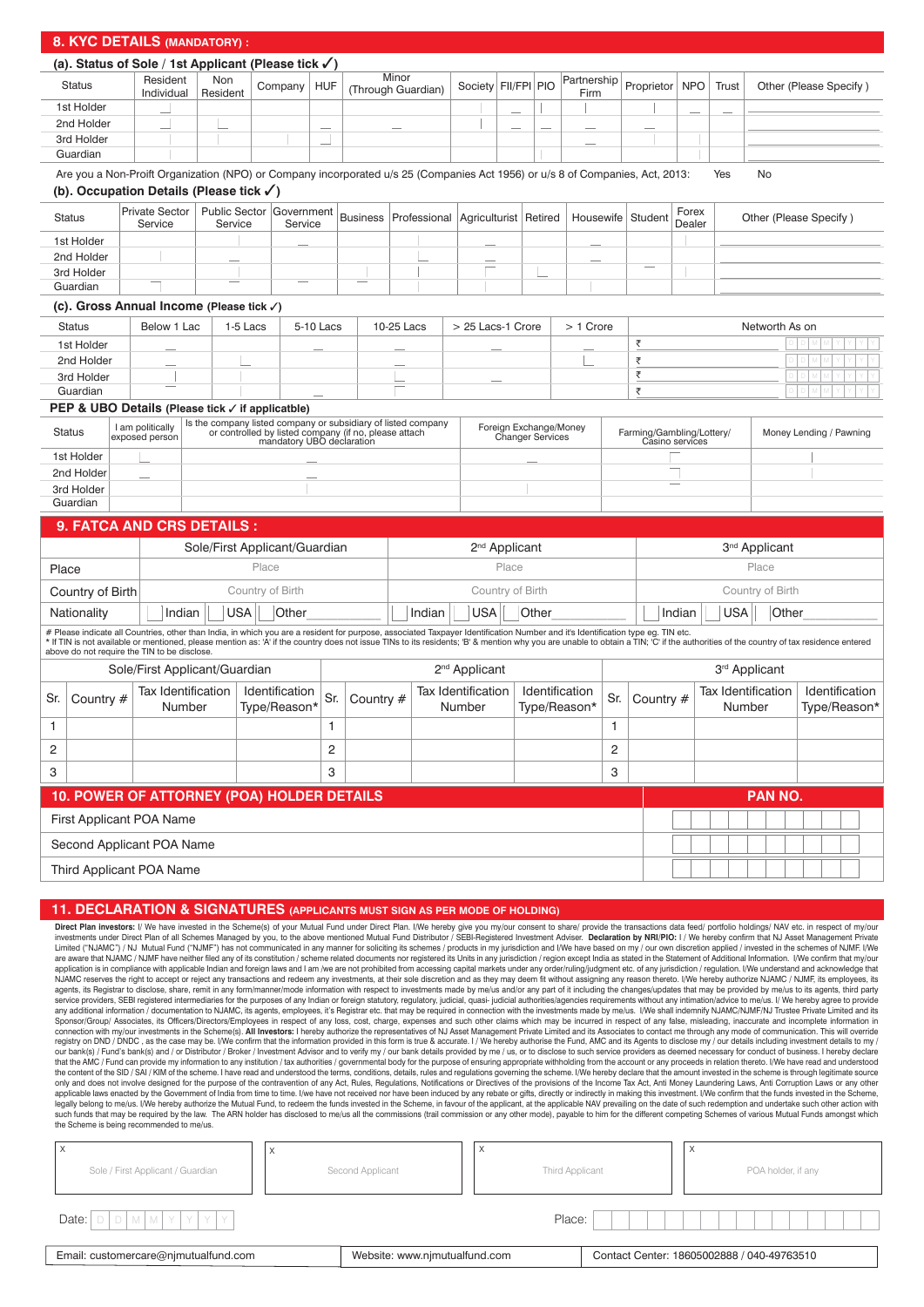|                                                                                                                                                        | <b>ONE TIME DEBIT MANDATE</b> (NACH/Direct Debit Mandate Form) (Application for Lumpsum Addition Purchases as well as SIP Registation) |                              |                                         |  |  |  |  |  |  |
|--------------------------------------------------------------------------------------------------------------------------------------------------------|----------------------------------------------------------------------------------------------------------------------------------------|------------------------------|-----------------------------------------|--|--|--|--|--|--|
| NACH/ECS/AUTO DEBIT<br><b>UMRN</b>                                                                                                                     |                                                                                                                                        |                              | Date                                    |  |  |  |  |  |  |
| MANDATE INSTRUCTION FORM<br>Sponsor Bank Code                                                                                                          | HDFC0000070                                                                                                                            | <b>Utility Code</b>          | NACH00000000023008                      |  |  |  |  |  |  |
| Tick $(\vee)$                                                                                                                                          |                                                                                                                                        |                              |                                         |  |  |  |  |  |  |
| CREATE $\sqrt{}$<br>I/We hereby authorize<br><b>NJ Mutual Fund</b><br><b>MODIFY</b>                                                                    |                                                                                                                                        | to debit (tick $\swarrow$ )  | SB/CA/CC/SB-NRE/SB-NR0/Other            |  |  |  |  |  |  |
| CANCEL<br>Bank a/c number                                                                                                                              |                                                                                                                                        |                              |                                         |  |  |  |  |  |  |
| with Bank                                                                                                                                              | <b>IFSC</b>                                                                                                                            | or MICR                      |                                         |  |  |  |  |  |  |
| an amount of Rupees<br>In Words<br>₹<br>In Figures                                                                                                     |                                                                                                                                        |                              |                                         |  |  |  |  |  |  |
| <b>H-Yrly</b><br><b>Mthly</b><br>Qtly<br><b>FREQUENCY</b>                                                                                              | As & when presented<br><del>Yrly</del>   ✓                                                                                             | <b>DEBIT TYPE</b>            | Fixed Amount V<br><b>Maximum Amount</b> |  |  |  |  |  |  |
| Reference 1 (Folio no. / Application no.)                                                                                                              |                                                                                                                                        | Phone No.                    |                                         |  |  |  |  |  |  |
| Reference 2 (PAN no.)                                                                                                                                  |                                                                                                                                        | Email ID                     |                                         |  |  |  |  |  |  |
| agree for the debit of mandate processing charges by the bank whom I am authorizing to debit my account as per latest schedule of charges of the bank. |                                                                                                                                        |                              |                                         |  |  |  |  |  |  |
| <b>PERIOD</b>                                                                                                                                          |                                                                                                                                        |                              |                                         |  |  |  |  |  |  |
| From                                                                                                                                                   |                                                                                                                                        |                              |                                         |  |  |  |  |  |  |
| Y<br>T <sub>0</sub><br>M                                                                                                                               | Signature of First Holder                                                                                                              | Signature of Second Holder   | Signature of Third Holder               |  |  |  |  |  |  |
| <b>Until Cancelled</b><br>0r                                                                                                                           | Name as in Bank record<br>2.                                                                                                           | Name as in Bank record<br>3. | Name as in Bank record                  |  |  |  |  |  |  |

- This is to confirm that the declaration has been carefully read, understood & made by me/us. I am authorizing the user entity/ Corporate to debit my account, based on the instructions as agreed and signed by me I have understood that I am authorised to cancel/amend this mandate by appropriately communicating the cancellation / amendment request to the User entity / Corporate or the bank where I have authorized the debit.

#### **SPECIFIC TERMS & CONDITIONS FOR SIP AND BANK MANDATE**

- The SIP (Systematic Investment Plan) and Bank mandate form should be completed in English and in Block letters only. Please tick ( ) in the appropriate box ( ), where boxes have been provided. The SIP and Bank mandate form, complete<br>in all respects, should be submitted to any of the Official Points of Acceptance of Transactions.
- New Investors who wish to enroll for SIP are required to fill the Application form and one time Bank mandate form. New investors are advised to read the Statement of Additional Information (SAI), Scheme Information Document (SID) and Key Information Memorandum (KIM) carefully before investing.
- This mandate registration form will be submitted through National Automated Clearing House (NACH).
- This facility is offered to investors having Bank accounts in select banks mentioned in the link http://www.npci.org.in/. The Banks in the list may be modified/updated/changed/removed at any time in future entirely at the discretion of National Payments Corporation of India (NPCI) without assigning any reasons or prior notice. Standing instructions for investors in such Banks will be discontinued. The investor consents to agree to abide by the terms and conditions of NACH facility of NPCI. By signing this Systematic Investment Plan Application form, the Applicant(s) hereby authorises NJ Asset Management Private Limited (NJAMC), Investment manager to NJ Mutual Fund (NJMF) acting through their authorised service providers to debit the mentioned Bank A/c provided by NACH / ECS/Direct Debit Facility or any other facility for collection of SIP payments. • •
- Applicant acknowledges that NJ Mutual Fund, NJAMC or any of its associate / subsidiary / Sponsor /Directors/ Employees will not be liable in any manner whatsoever, for any transaction failures due to rejection by the investor's bank/branch, which is due to technical reasons or due to delay in registration of the NACH mandate.
- livestors are required to submit One Time Bank Mandate Form and SIP Enrollment Form along with a cancelled original»<br>cheque / self certified copy of blank cheque of Debit Bank Account (as mentioned on the One Time Bank Man Form) at least 30 calendar days before the first SIP Installment date for NACH Debit & Clearing. In case One time Bank Mandate form is already registered in the folio then the subsequent SIP registration request provided in the same folio will be processed within 12 calendar days.
- An investor can opt any day between 1 to 28 under Monthly frequency for SIP. If an investor does not mention SIP start date appropriately, the SIP will by default start from the subsequent month after meeting the minimum registration<br>requirement of 30 calendar days or 12 calendar days as applicable. If an investor does not mention SI appropriately or mention end date and also select the perpetual option, tenure of SIP will be treated as perpetual i.e. the<br>end date shall be considered as December 2099. In case an investor, who has opted for Perpetual SI intends to discontinue the same, a written communication thereof will be required to be furnished to the NJAMC Official points of acceptance.
- An investor shall also have the option to enroll for more than 1 SIP in the same scheme, same plan and in the same month. Investors are requested to submit a separate form for each SIP enrollment. The investor can choose the SIP dates from 1 to 28 of any given month for SIP registered through One Time Bank Mandate. Please note that investors can opt for more than one SIP debit on the same day. If an investor does not mention SIP Date in the application form<br>or multiple SIP dates are mentioned in the SIP Mandate or the SIP Date is unclear in the application fo the default SIP date shall be treated as 7th.
- In One time Bank mandate Investor's Signature must be as per bank records. Signature of all bank account holders required if the mode of holding in the bank account is "Joint".
- In case of minor application, NJMF / NJAMC will register standing instructions till the date of the minor attaini majority, though the instructions may be for a period beyond that date. Prior to minor attaining majority, NJMF /NJAMC shall send advance notice to the registered correspondence address advising the guardian and the minor to submit an application form along with prescribed documents to change the status of the account to "major". The account shall be frozen for operation by the guardian on the day the minor attains the age of majority and no fresh transactions shall be permitted till the documents for changing the status are received.
- Investor's Bank may charge the Investor's bank account for registration/ modification/ cancellation of bank mandate and/or SIP installment debit processing/rejection or any such services. NJMF / NJAMC or its service provider shall not be held responsible or bear any such charges.
- For details about the Scheme and its facility please refer to the SID, SAI & KIM of the respective schemes/Addendum issued from time to time carefully before investing.
- In case of insufficient balance in the investor's account on the date of SIP, the transaction shall be rejected and the NJMF / NJAMC / Bank will not retry further to debit the amount from the investor's bank account. NJMF / NJAMC or its service provider shall not be held responsible or bear any such charges.
- In case of three consecutive failures due to insufficient balance in bank account while processing a request for SIP, NJMF / NJAMC shall reserve the right to terminate the SIP without any written request from the investor.
- In case the SIP date falls on a non-business day, the immediate next business day would be considered as the date of SIP, subject to fund realisation. SIP installment will be processed only after the funds are received by the NJMF NJAMC. If the transaction(s) are delayed / not processed due to any reason including delay / non realization of the funds to the NJMF /NJAMC from the investor's bank account, then in no circumstances, NJMF /NJAMC / its service providers shall be held liable or responsible to the investor or any third party, whatsoever. In case of rejection of SIP form for any reason whatsoever, the NJMF / NJAMC will not accept/entertain any request for refund of proceeds of first cheque that would have been processed.
- Investors are requested to note that in case they wish to change their bank account details for any of their ongoing SIP, the following documents should be submitted at-least 30 days in advance of the next SIP debit date:

(a) A request letter to change the existing bank account details for SIP transaction mentioning old and new bank account details and details of ongoing SIP transaction.

- (b) New SIP Auto Debit Facility Form with new bank account details.
- Investors are requested to note that post the registration of a change in bank account, all other details of the existing SIP registration will continue to remain the same.
- Investors wishing to cancel / discontinue the SIP would need to give a written request to the Bank / NJAMC / NJMF / RTA stating that they wish to discontinue the SIP and request the Bank not to deduct any further amount from their account atleast 15 working days prior to the next execution date. Such a request shall be submitted at any official point of acceptance of the transactions. In case of One Time Mandate cancellation, all the SIPs mapped under respective One Time Bank Mandate will be cancelled automatically. The One Time Bank Mandate which is cancelled will not be available for any modes for transactions in future.
- NJMF/ NJAMC reserves the right to reject any application without assigning any reason thereof. NJMF/NJAMC in consultation with Trustees reserves the right to withdraw these offerings, modify the procedure, frequency, dates, load structure in accordance with the SEBI Regulations.
- Entry load is Not Applicable. Exit Load as applicable in the respective Scheme at the time of enrolment of SIP will be applicable.
- NJMF / NJAMC, its Sponsor / Associate / subsidiary / Directors/ Employees / its registrars and other service providers shall not be held responsible or will not be liable for any damages and will not compensate for any loss, damage etc. incurred to the investor. The investor assumes the entire risk of using this facility and takes full responsibility. Investors will not hold NJMF / NJAMC, its Sponsor / Associate / subsidiary / Directors/ Employees / its registrars and other service providers responsible if the transaction is delayed or not effected or the investor bank account is debited in advance or after the specific SIP date due to various clearing cycles of NACH Debit / local holidays / any other reason beyond the control of NJMF / NJAMC and its Service Providers.
- The NJMF/ NJAMC reserves all the rights to change these terms and conditions from time to time.
- Any dispute shall be subject to jurisdiction of Courts at Surat only.

#### **SIP Top- up Facility**

It is a facility wherein an investor who is enrolling for SIP has an option to increase the amount of the SIP installment by a fixed amount at pre-defined intervals. Thus, an investor can progressively start increasing the amount invested, allowing them to gradually increase the investment corpus in a systematic manner.

- 1. Top-up SIP facility can be availed by the investors, at the time of registration / renewal of SIP/ any time during the continuation of existing SIP by submitting the specified form in this regard. The SIP Top-up request shall be registered within 15 business days.
- 2. The minimum SIP Top-up amount is Rs. 100 and in multiples of Rs. 1/- .
- 3. SIP Top-up facility can be availed at half yearly and yearly frequencies
- 4. Default Top-up SIP Frequency and amount:
- Frequency : Yearly frequency
- Default Amount: Rs. 100 and in multiples of Rs. 1/-
- 5. In case the investor fails to specify both, i.e. the frequency for Top- Up SIP and amount for Top-up SIP, the application form may be processed as conventional SIP, subject to it being complete in all other aspects.
- 6. SIP Top-up will start with a gap of 6 months or 12 months from 1st SIP installment for half yearly or yearly frequency respectively. If the end-date of the Top-up facility is not mentioned the Top-up facility will be continued up till the tenure of the SIP. For example, if the SIP is registered up till 2099, and the end date of the Top-up facility is not mentioned; then the Top-up will continue till 2099.
- 7. SIP Top-up facility can be availed by the existing investors having SIP investment by providing a separate Top-up registration request. The First SIP Top-Up installment shall start from the next SIP installment date post SIP Top-up registration subject to completion of 6 SIP installments.
- 8. The Top-up details cannot be modified once enrolled. In order to make any changes, the investor must cancel the existing SIP with Top-up option and enroll for fresh SIP with modified Top up facility details.
- 9. The Load structure prevailing at the time of submission of the SIP application (whether fresh or extension) will apply for all the installments indicated in such application.
- 10. SIP Top-up facility shall be available for SIP Investments through One time Debit Mandate (OTM). The amount of each such SIP installment cannot exceed the Daily One Time Mandate (OTM) limit for purchases in scheme(s) of NJ Mutual Fund from all modes (lump sum as well as SIP).
- 11. The initial investment under the SIP Top-up will be subject to minimum SIP investment requirement applicable from time to time.
- 12. All other terms & conditions applicable for regular SIP will also be applicable to Top-up SIP.

The Trustee / AMC reserves the right to change / modify the terms of the SIP from time to time on a prospective basis.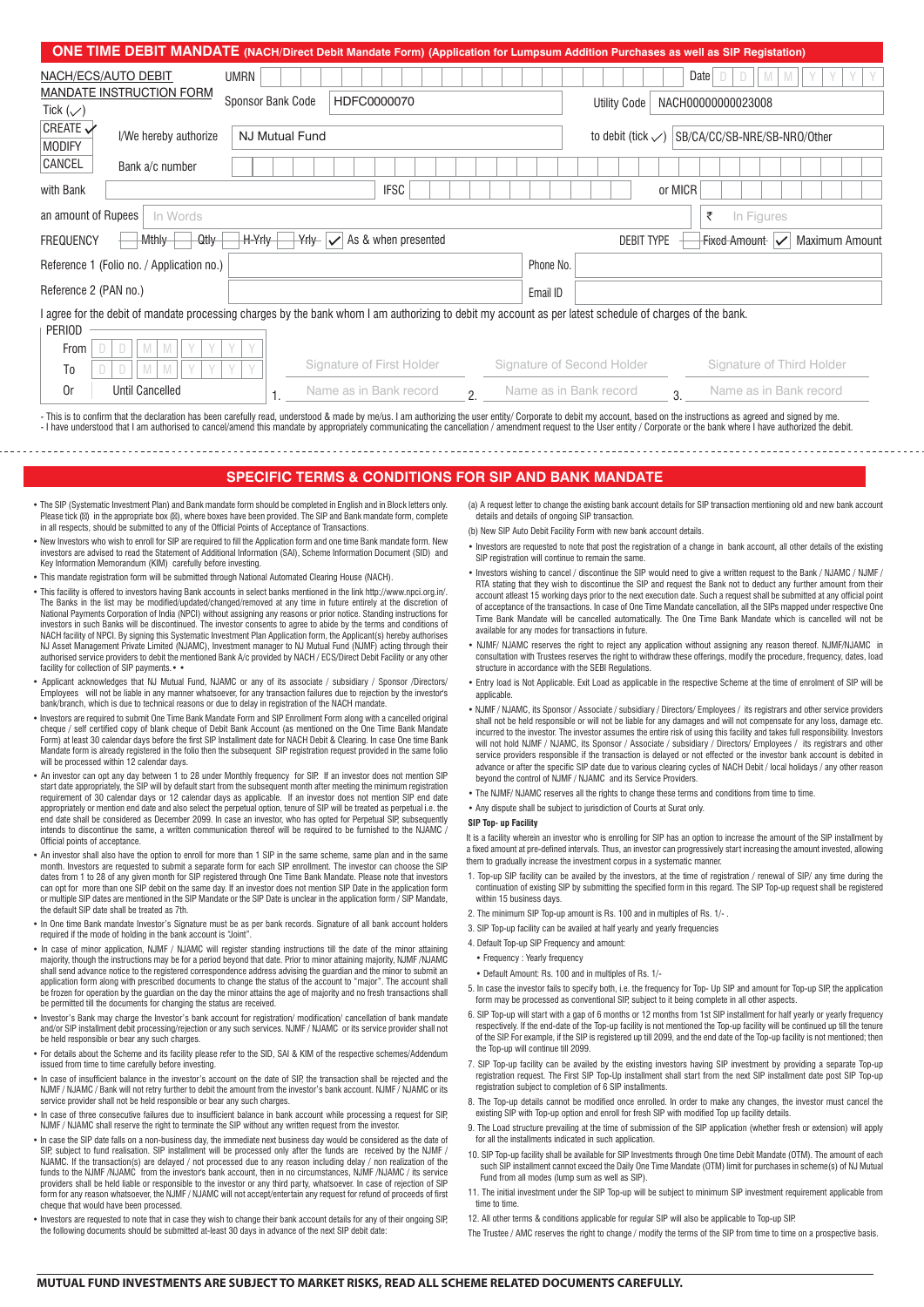#### **1. GENERAL INSTRUCTIONS**

- 1. Please read the Key Information Memorandum, Scheme Information Document (SID) and Statement of Additional Information (SAI) containing the terms of offer carefully before investing. In the SID your attention is particularly drawn to the risk factors of investing in the Scheme and also the sections "Who can't invest" and "Important note on Anti Money Laundering, KYC & investor protection".
- 2. Applications from residents of the United States of America (U.S.A), Canada and any other restricted jurisdiction Financial Action Task Force (FATF) declared Non Compliant Countries or Territories (NCCTs) will not be accepted.
- 3. All applicants are deemed to have accepted the terms subject to which the offer is being made and bind themselves to the terms upon signing the Common Application Form and tendering the payment.
- 4. Common Application Form should be filled legibly in ENGLISH in BLOCK letters using Black or Dark Blue ink. Incomplete application forms are liable to be rejected. Please refer to the checklist at the end of the application form to ensure that the requisite details and documents have been provided in order to avoid unnecessary delays and / or rejection of your application.
- 5. Please strike out any section that is not applicable. Correction/Cancellation on any of the mandatory information should be countersigned by the investor.

#### **2. APPLICANT INFORMATION**

- 1. Name should be given in full without any abbreviations. Preferably write exactly as it appears in your Bank Account or as it appears in the incorporation document as the case may be.
- 2. Name, Date of birth of the Minor, Name of Parent/Legal Guardian and relationship with minor is mandatory for investment on behalf of Minor applicant.
- 3. Name of the Contact Person, Email email address and Mobile No. should be mentioned in case of investments by Company, Body Corporate, Trust, Society, FII and other non-individual applicants.
- 4. The signature should be in English or in any of the Indian languages. Thumb Impressions must be attested by a magistrate or a notary public or a special executive magistrate under his/her official seal. Application by minor should be signed by the guardian. In case of H.U.F., the Karta should sign on behalf of the H.U.F. In case the applicants are more than one, all the applicants should sign the application form, irrespective of mode of holding.
- 5. The designated Investor Service Center/ Collection Center will affix time stamp/manual stamp and return the acknowledgement slip from the application form, to acknowledge receipt of the Application. No separate receipt will be issued for the application money.
- 6. Please fill in all the fields to prevent rejection of your Common Application Form. Please refer to the checklist provided at the end of the Common Application Form to ensure that the necessary details and attachments are made available. The application complete in all respects along with the cheque/ fund transfer instructions must be submitted to the nearest designated Investor Service Center/Collection Center. Applications which are incomplete, invalid in any respect or not accompanied by cheque or fund transfer instructions for the amount payable are liable to be rejected
- 7. Investors must write the Application Form number / Folio number on the reverse of the cheques accompanying the Application Form.
- 8. Direct application Investors are requested to mention the correct distributor Code in the Application Form. In case, the investor is directly applying, then they should clearly mention "DIRECT" in the column mentioned Name and Distributor Code, in all such cases where applications are not routed through any distributor/agent/broker. In cases where unit holder uses a pre-printed Broker Code , unit holder should cancel the ARN No/ Broker Code, write 'DIRECT' in the said column and it should also be counter signed by the First unit holder.
- 9. In case of NRI investment, complete postal address should be stated. P.O. Box address alone is not sufficient. NRIs/ FIIs should necessarily state their overseas address failing which application may be rejected. In addition, Indian address should be stated for correspondence.
- 10. Investment through constituted Attorney should necessarily be signed by the constituted Power of Attorney holder.
- 11. Some additional details are required for validating your identity for certain transactions / Communications. Hence please fill the parent's name in case of first applicant and date of birth of all unit holders.
- 12. Please provide email ID & Mobile Number, this will help us send investment / product related communication and resolve any queries more promptly.
- 13. In the event the application has more than one investor and the mode of holding is not specified in the application form, the default option for holding would be considered to be "anyone or survivor". However, in all such cases, communications, proceeds of all IDCW/redemption will be paid to the first named holder.

#### **3. EMAIL COMMUNICATION**

For those unit holders who have provided an email address, the AMC will send the communication by email. Unitholders who receive email statements may download the documents after receiving email from the Mutual Fund. In case the Unit holder experiences any difficulty in accessing the electronically delivered documents, the Unit holder shall promptly advise the Mutual Fund to enable the Mutual Fund to make the delivery through alternate means. Failure to inform the Mutual Fund of such difficulty within 24 hours after receiving the email will serve as a confirmation regarding the acceptance by the Unitholder of the account statement.

It is deemed that the Unit holder is aware of all security risks including possible third party interception of the documents and contents of the documents becoming known to third parties. For ease of communication, the first applicant's own email ID and mobile number should be provide. Subsequent Account Statements/Newsletters / Annual Reports / Other statutory information/Disclosures (as permitted under SEBI (Mutual Funds) Regulations, 1996) will be sent to each Unit holder by e-mail. Investors are requested to provide their e-mail address for the same and this will also help us resolve your queries more promptly. Unitholders who have provided email id will be sent all communications/reports as mentioned above by email only and no physical communications will be sent. Any change in the e-mail address should be communicated to nearest designated Investor Services. MF/Registrars are not responsible for e-mail not reaching the investor and for all consequences thereof. In case the Unit holder experiences any difficulty in accessing the electronically delivered documents, the AMC will arrange for the same through physical mode on receipt of request for the same. It is deemed that the Unitholder is aware of all security risks including possible third party interception of the documents and contents of the documents becoming known to third parties.

### **4. BANK ACCOUNT DETAILS**

It is mandatory to attach cancelled original cheque / self certified copy of blank cheque / self certified Bank Statement / first page of the Bank Pass book (bearing account number and first unit holder name on the face of the cheque/ Bank Pass Book/ Bank Statement) is required as an incremental additional document in case of: a. Registration of the investor's Bank Mandate at the time of investment b. Subsequent change in the investor's Bank Mandate.

SEBI Regulations have made it mandatory for investors to mention the Bank Name & address of branch and bank Account Number in their Investment application form in order to protect the interest of investors from fraudulent encashment of cheques. For registering multiple bank account please fill separate Form for Registering/ Adding Multiple Bank Accounts. Individuals / HUF can register upto 5 bank accounts and Non Individuals upto 10 bank accounts. For further information please refer SAI.

## **5. PAN DETAILS**

It is mandatory for all investors to quote their Permanent Account Number (PAN) (except MICRO SIP Investments) and submit self certified copy of the PAN card issued by the Income Tax Department, irrespective of the amount of investment, while making an application for Purchase of Units. In case of joint holding, PAN details of all holders should be submitted. In case the application is on behalf of minor, PAN details of the Guardian must be submitted. Investors residing in the state of Sikkim are exempt from the mandatory requirement of PAN proof submission; however sufficient documentary evidence shall have to be submitted for verifying that they are residents of the State of Sikkim. Applications without the aforesaid details are liable to be rejected without any reference to the investors. Central Board of Direct Taxes vide its gazette notification G.S.R 112 (E) dated February 12, 2020 inserted rule 114AAA in the Income Tax Rule, which made Aadhar linking mandatory with PAN for all PAN holders on or before September 30, 2021 or such extended timeline as may be prescribed in this regard, post which if PAN is not linked with Aadhar, then PAN of such person shall become inoperative immediately.

### **6. INVESTMENT DETAILS**

Investors should indicate the Option for which the application is made. In case Investors wish to opt for both the Options, separate Application form will have to be filled. In case applications are received where option/ sub-option for investment is not selected the default option/ Sub option as prescribed in SID will be applicable.

Investors have the option to sweep their IDCW in any other Open-ended Scheme of the Fund at the applicable NAV based prices, irrespective of minimum application amount and eligibility requirements of the scheme in which such IDCW is being invested.

If the scheme name on the application form and on the payment instrument are different, the application will be processed and units allotted at applicable NAV of the scheme mentioned in the application / transaction slip duly signed by investor(s).

#### **7. MODE OF PAYMENT**

- 1. As per AMFI best practice guidelines on 'Risk mitigation process against third party cheques in mutual fund subscriptions', NJ Mutual Fund shall not accept applications for subscriptions with third party payment instruments. For further information please refer SAI.
- 2. Investors may make payment by cheque payable locally in the city where the application form is submitted at AMC/Kfin ISC's or electronic mode such as RTGS/NEFT directly to Mutual Fund Collection account
- 3. The cheque should be drawn on any bank which is situated at and is a member/sub member of the bankers clearing house. Cheque drawn on the bank not participating in the clearing house will not be accepted.
- 4. Payment through Stock invest, outstation cheques and cash will not be accepted.
- 5. The cheque should be drawn in favor of 'NJ Balanced Advantage Fund ' and should be crossed 'Account Payee Only'.
- 6. Returned cheques will not be presented again for collection and the accompanying application will be rejected.
- 7. Single cheque for investments in multiple Schemes and multiple cheques for investments in Single Scheme will not be accepted.
- 8. In case of investment through electronic mode (RTGS/ Transfer letter), you are requested to contact the nearest AMC/ Kfin ISC for the Bank Account Number to which the purchase/additional purchase amount is to be credited.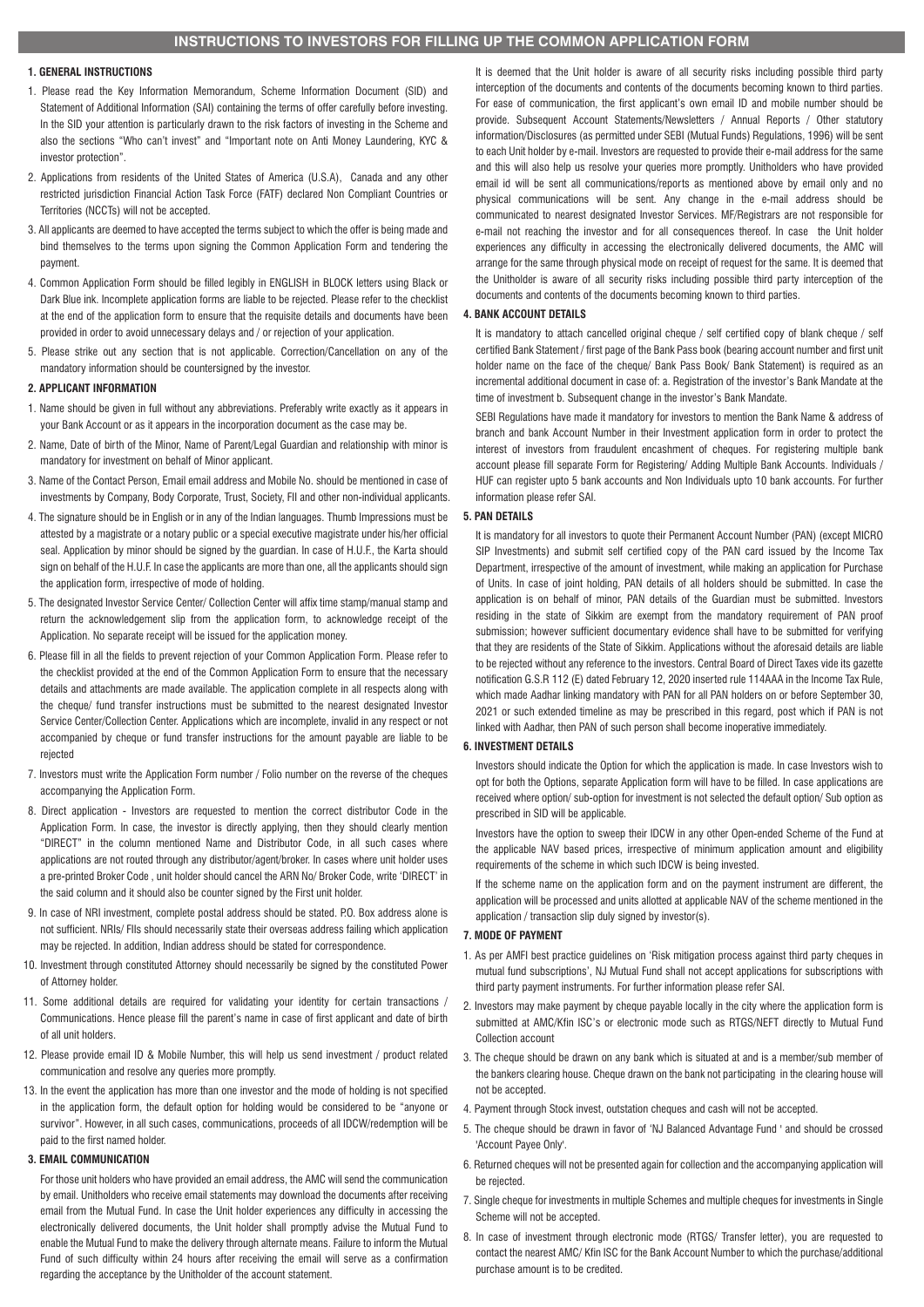#### 9. NRI / FII's

Repatriation basis: - Payments by NRIs/FIIs may be made by way of cheques drawn on non-resident external accounts payable at par and payable at the cities where the Investor Service Centers are located.

Non-Repatriation basis:- NRIs investing on a non repatriable basis may do so by issuing cheques drawn on Non-Resident Ordinary (NRO) account payable at the cities where the Investor Service Centers are located.

10. In case of payment through electronic mode (RTGS/NEFT or Transfer Letter), need to provide the bank acknowledgement copy along with purchase application.

## **8. PAYMENT OF REDEMPTION /IDCW PAYOUT**

Investors are requested to provide the following details along with the mandatory requirement of bank account details (bank, branch address, account type and account no.) in the application form for electronic fund transfer (EFT) of IDCW PAYOUTS / redemption amount to the unit holders bank account. AMC will automatically extend this facility to all unit holders in case the bank account as communicated by the unit holder is with any of the bank providing EFT facility.

a. The 11 digit IFSC (Indian Financial System) Code b. The 9-digit MICR (Magnetic Ink Character Recognition) number appearing next to the cheque number in the cheque leaf (Please attach copy of the cancelled cheque for verification) Based on the above information AMC will enable secure transfer of your redemption and IDCW PAYOUTS via the various electronic mode of transfers RTGS/NEFT/Direct Credit mode that are available in the banking system).

This facility of EFT is safe and fast and eliminates the potential risk of loss of instruments in transit through physical mode. The Mutual Fund, however, reserves the right to issue a cheque / demand draft to unit holders residing at locations where this facility is not available.

"If the remittance is delayed or not affected for reasons of incomplete or incorrect information, AMC cannot be held responsible". For validation of IFSC/MICR code, investor is required to attach the cancelled cheque/copy of cheque (PSU banks account holders to provide the front page of pass book along with cheque copy). If these documents are not provided the fund will not be responsible consequent delay in receipt of payment. Fund is also not responsible for bankers delay.

Amounts can be distributed under the IDCW option out of investors capital (equalization reserve), which is part of the sale price that represents realized gains. However, investors are requested to note that the distribution of the amount under the IDCW option is not guaranteed and subject to the availability of distributable surplus

## **9. NOMINATION DETAILS**

Applicants applying for Units singly/jointly can make a nomination at the time of initial investment or during subsequent investments.

- 1. The nomination can be made only by individuals applying for /holding units on their own singly or jointly. Non-individuals including society, trust (other than a religious or charitable trust), body corporate, partnership firm, Karta of Hindu Undivided Family, holder of Power of Attorney cannot nominate, nomination is not allowed in a folio held on behalf of a minor. All holders will have to sign request for nomination or cancellation of nomination, even if the mode of holding is not joint. Nomination cannot be signed by Power of Attorney (PoA) holders.
- 2. A minor can be nominated and in that event, the name and address of the guardian of the minor nominee shall be provided by the Unit Holder. Nomination can also be made in favor of the Central Government, State Government, a local authority, any person designated by virtue of his office or a religious or charitable trust.
- 3. A Non-Resident Indian can be a Nominee subiect to the exchange control regulations in force, from time to time.
- 4. Nomination in respect of the units stands rescinded upon the redemption/ transfer/ transmission of units.
- 5. Transmission of units in favour of a Nominee shall be a valid discharge by the Asset Management Company (AMC) against the legal heir.
- 6. The cancellation of nomination can be made only by those individuals who hold units on their own behalf singly or jointly and who made the original nomination. On cancellation of the nomination, the nomination shall stand rescinded and the AMC/ Fund/ Trustees shall not be under any obligation to transmit the units in favour of the Nominee.
- 7. Nomination shall maintained at the folio / account level and shall be applicable for all schemes in the folio / account.
- 8. A Nominee cannot be a resident of Canada

## **10. PREVENTION OF MONEY LAUNDERING AND KNOW YOUR CUSTOMER (KYC) According to SEBI Guidelines under 'The Prevention of Money Laundering Act, 2002',**

Mutual Funds are required to follow enhanced know your customer (KYC) norms. Further, SEBI has also notified SEBI (KYC Registration Agency) Regulations, 2011 on December 23, 2011 with a view to bring uniformity in KYC requirements for the securities market and to develop a mechanism for centralization of the KYC records. Accordingly the following procedures shall apply:

SEBI has introduced a common KYC Application Form for all the SEBI registered intermediaries viz. Mutual Funds, Portfolio Managers, Depository Participants, Stock Brokers, Venture Capital Funds, Collective Investment Schemes, etc. New Investors are therefore requested to use the

common KYC Application Form and carry out the KYC process including IPV with any SEBI registered intermediaries including mutual funds. The KYC Application Forms are also available on our website www.njmutualfund.com

The Fund shall perform the initial KYC of its new investors and may undertake enhanced KYC measures commensurate with the risk profile of its investors in line with the aforementioned circulars/circulars issued by SEBI in this regard from time to time. The Fund shall upload the details of the investors on the system of the KYC Registration Agency ("KRA"). The Registrar & Transfer Agent of the Fund viz. KFin Technologies Private Limited ("Kfin") may also undertake the KYC of the investors on behalf of the Fund. On receipt of the KYC documents from the Fund, the KRA shall send a letter to the investor within SEBI stipulated timelines, confirming the details thereof.

Once the investor has done KYC with a SEBI registered intermediary, the investor need not undergo the same process again with another intermediary but can submit the letter/acknowledgment issued by the KRA.

It is mandatory for intermediaries including mutual funds to carry out IPV of its new investors. The IPV carried out by any SEBI registered intermediary can be relied upon by the Fund. NJ Asset Management Private Limited and NISM/AMFI certified distributors who are Know Your Distributor (KYD) compliant are authorized to undertake the IPV for mutual fund investors. Further, in case of any applications received directly (i.e. without being routed through the distributors) from the investors, the Fund may rely upon the IPV (on the KYC Application Form) performed by the scheduled commercial banks.

Existing KYC compliant investors of the Fund can continue to invest as per the current practice. However, existing investors are also urged to comply with the new KYC requirements including IPV as mandated by SEBI.

Application Form not accompanied by KYC Application Form or letter/acknowledgment issued by KRA may be rejected by the Fund. The KYC compliance status will be validated with the records of the KRA.AMC reserves the right to call for any additional information from the investors/applicant/reject applications/subsequent application in order to fulfill the requirements of PMLA norms prescribed by SEBI/PMLA Regulation from time to time.

#### **11.PURCHASE/REDEMPTION OF UNITS THROUGH STOCK EXCHANGE INFRASTRUCTURE**

The investors may subscribe to the Units in the "Growth "option and "IDCW" option of the Scheme through Mutual Fund Service System ("MFSS") platform of National Stock Exchange of India Limited ("NSE"), "BSESTAR MF" platform of Bombay Stock Exchange of India Limited ("BSE") and Indian Commodity Exchange Limited (ICEx) or any such other exchange providing Mutual Fund subscription facility, as and when units are available for transactions on such exchanges.

Please refer Scheme Information Document(s) of the Scheme(s) for further details.

## **12. Legal Entity Identifier**

RBI vide circular dated January 2021 on "Introduction of Legal Entity Identifier for Large Value Transactions in Centralized Payment Systems" decided to introduce the LEI system for all payment transactions of value INR 50 crore and above for Real Time Gross Settlement (RTGS) and National Electronic Funds Transfer (NEFT) from April 1, 2021. In view of the same it will be mandatory to include 20-digit Legal Entity Identifier (LEI) information while initiating any transaction of value INR 50 crore and above by entities (non-Individual) for purchase and redemption transaction.

## **13. TRANSACTION CHARGE IN RESPECT OF APPLICATIONS ROUTED THROUGH DISTRIBUTORS/ BROKERS:**

In terms of SEBI circular no. CIR/ IMD/ DF/ 13/ 2011 dated August 22, 2011, as amended from time to time, Transaction Charge per subscription of Rs. 10000/- and above shall be charged to the investors and paid to the distributors/ brokers (who have opted in for transaction charges) in respect of applications relating to new subscriptions only (lumpsum and SIP), subject to the following:

For existing mutual fund investors: Rs. 100/- per subscription of Rs 10,000/ – and above;

For the first time mutual fund investors: Rs 150/– per subscription of Rs 10,000/– and above;

In case of SIPs, transaction charge shall be applicable only if the total commitment through SIP amounts to Rs 10,000/– and above. In such cases the transaction charge would be recovered in 4 installments, starting from the 2nd to 5th instalment.

There shall be no transaction charge on subscription of below Rs 10,000/-.

There shall be no transaction charge on transactions other than purchases/ subscriptions relating to new inflows.

There shall be no transaction charge on direct investments.

There shall be no transaction charge on subscriptions carried out through the Stock Exchange Platform.

In accordance with SEBI circular no. CIR/IMD/DF/21/2012 dated September 13, 2012, distributors shall also have an option either to opt in or opt out of levying transaction charge based on type of the product.

The Transaction Charge as mentioned above shall be deducted by the AMC from the subscription